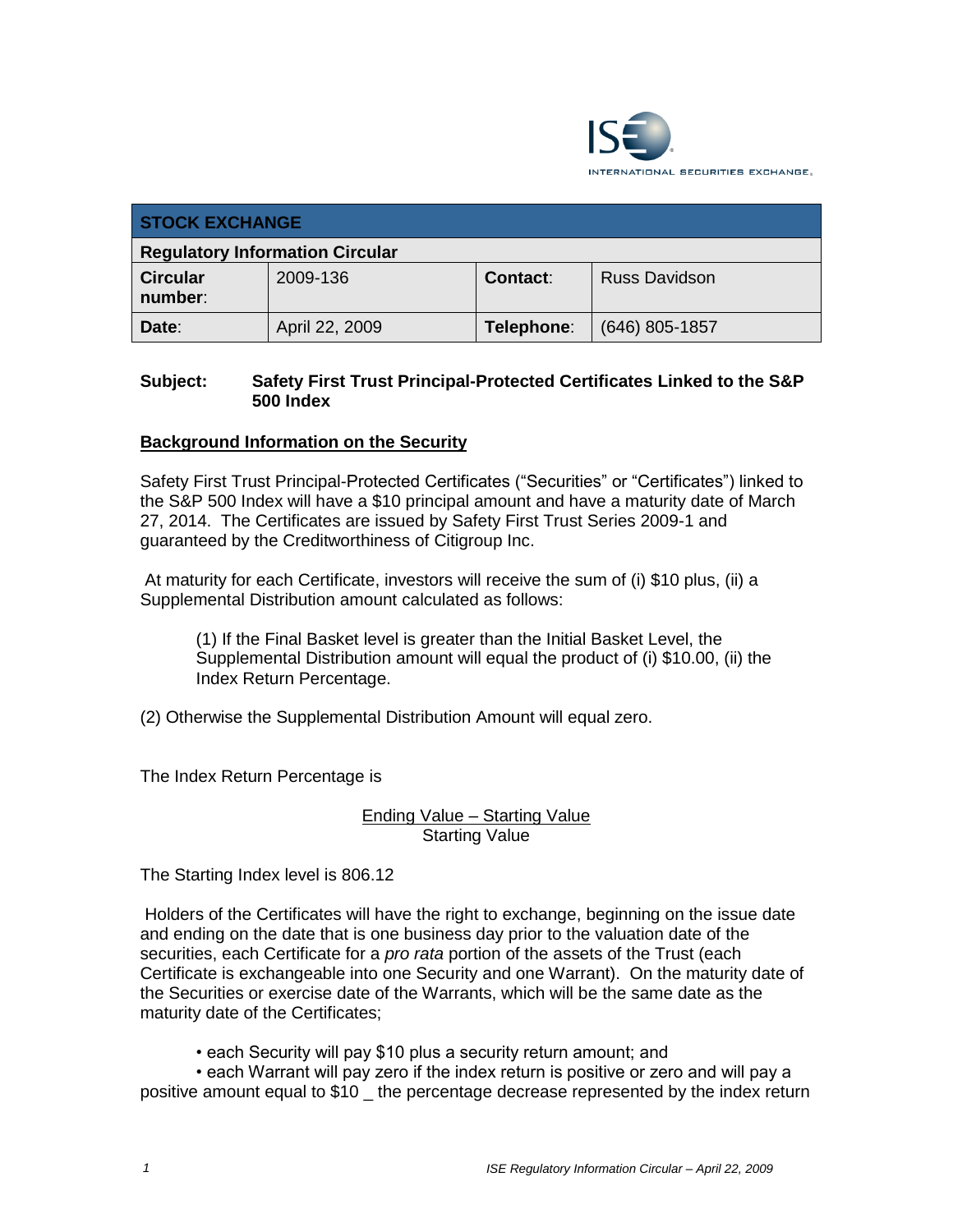if the index return is negative.

It is expected that the market value of the Securities or Notes will depend substantially on the value of the S&P 500 Index and be affected by a number of other interrelated factors including, among other things; the general level of interest rates, the volatility of the Index, the time remaining to maturity, the dividend yields of the stocks comprising the Index, and the credit ratings of the Issuer.

### **Exchange Rules Applicable to Trading in the Shares**

The Shares are considered equity securities, thus rendering trading in the Shares subject to the Exchange's existing rules governing the trading of equity securities.

## **Trading Hours**

Trading in the Shares on ISE is on a UTP basis and is subject to ISE equity trading rules. The Shares will trade from 8:00 a.m. until 8:00 p.m. Eastern Time. Equity EAMs trading the Shares during the Extended Market Sessions are exposed to the risk of the lack of the calculation or dissemination of underlying index value or intraday indicative value ("IIV"). For certain derivative securities products, an updated underlying index value or IIV may not be calculated or publicly disseminated in the Extended Market hours. Since the underlying index value and IIV are not calculated or widely disseminated during Extended Market hours, an investor who is unable to calculate implied values for certain derivative securities products during Extended Market hours may be at a disadvantage to market professionals.

## **Trading Halts**

ISE will halt trading in the Shares of a Trust in accordance with ISE Rule 2101(a)(2)(iii). The grounds for a halt under this Rule include a halt by the primary market because it stops trading the Shares and/or a halt because dissemination of the IIV or applicable currency spot price has ceased, or a halt for other regulatory reasons. In addition, ISE will stop trading the Shares of a Trust if the primary market de-lists the Shares.

#### **Delivery of a Prospectus**

Pursuant to federal securities laws, investors purchasing Shares must receive a prospectus prior to or concurrently with the confirmation of a transaction. Investors purchasing Shares directly from the Fund (by delivery of the Deposit Amount) must also receive a prospectus.

Prospectuses may be obtained through the Distributor or on the Fund's website. The Prospectus does not contain all of the information set forth in the registration statement (including the exhibits to the registration statement), parts of which have been omitted in accordance with the rules and regulations of the SEC. For further information about the Fund, please refer to the Trust's registration statement.

#### **This Regulatory Information Circular is not a statutory Prospectus. Equity EAMs should consult the Trust's Registration Statement, SAI, Prospectus and the Fund's website for relevant information.**